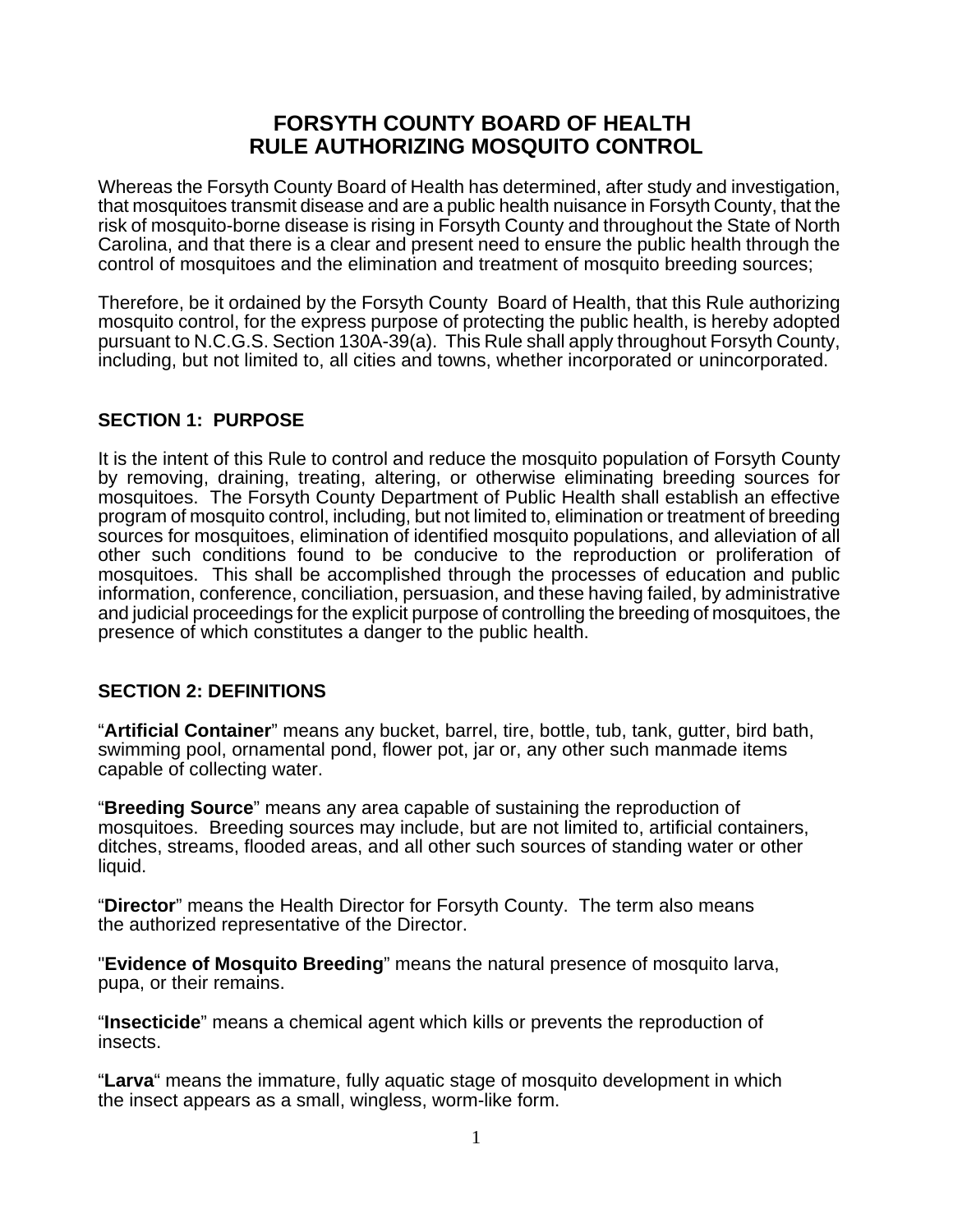"**Larvicide**" means a chemical agent which kills or prevents the reproduction of mosquito larvae.

"**Mosquito**" means a small long legged, two winged insect of the family Culicidae, in which the female of the species is distinguished by a long proboscis for sucking blood.

"**Occupant**" means a person who has the use of or occupies, in whole or in part, any premises or who has the use or possession, actual or constructive, of the premises or any part thereof.

"**Owner**" means a person owning premises.

"**Person**" means an individual, firms, partnerships, associations, public or private institutions, municipalities, political subdivisions of the state of North Carolina, governmental agencies or public or private corporations.

"**Premises**" means a parcel of real property, including all buildings and structures located thereon, located in Forsyth County.

"**Pupa**" means the immature, fully aquatic stage of mosquito development immediately following the larval stage and preceding the adult form in which the insect appears as a small, wingless, worm-like shape with a greatly enlarged head.

# **SECTION 3: GENERAL PROVISION**

Owners and occupants shall maintain their premises in such manner as to prevent the breeding of mosquitoes on the premises. If there is a complaint or condition conducive to mosquito breeding the Director shall evaluate the premises for the evidence of mosquitoes. Where the premises contain a breeding source or evidence of mosquito breeding, the owner and occupant of such premises shall eliminate or treat the breeding source within 48 hours after discovery of such or of being informed of the presence of breeding sources or evidence of mosquito breeding on the premises.

#### **SECTION 4: METHODS OF ELIMINATING AND TREATING MOSQUITO BREEDING SOURCES**.

Breeding sources for mosquitoes shall be eliminated or treated by one or more of the following methods as shall be approved by the Director.

(a) Filling, draining, removing, or otherwise eliminating the breeding source.

(b) Completely emptying the breeding source of all water at least every seven (7) days, or as approved by the Director. Where an artificial container is a water basin, such as a swimming pool, designed to hold water, such containers shall be maintained or altered to prevent mosquito breeding or be removed.

(c) Treating the breeding source with an effective insecticide and/or larvicide approved by the Director.

(d) Completely emptying artificial containers of all liquid and storing in an enclosed structure which is constructed in such a manner as to prevent the permanent collection of liquid in said containers.

(e) Maintaining all natural or manmade storm or surface water drain ways in a manner to